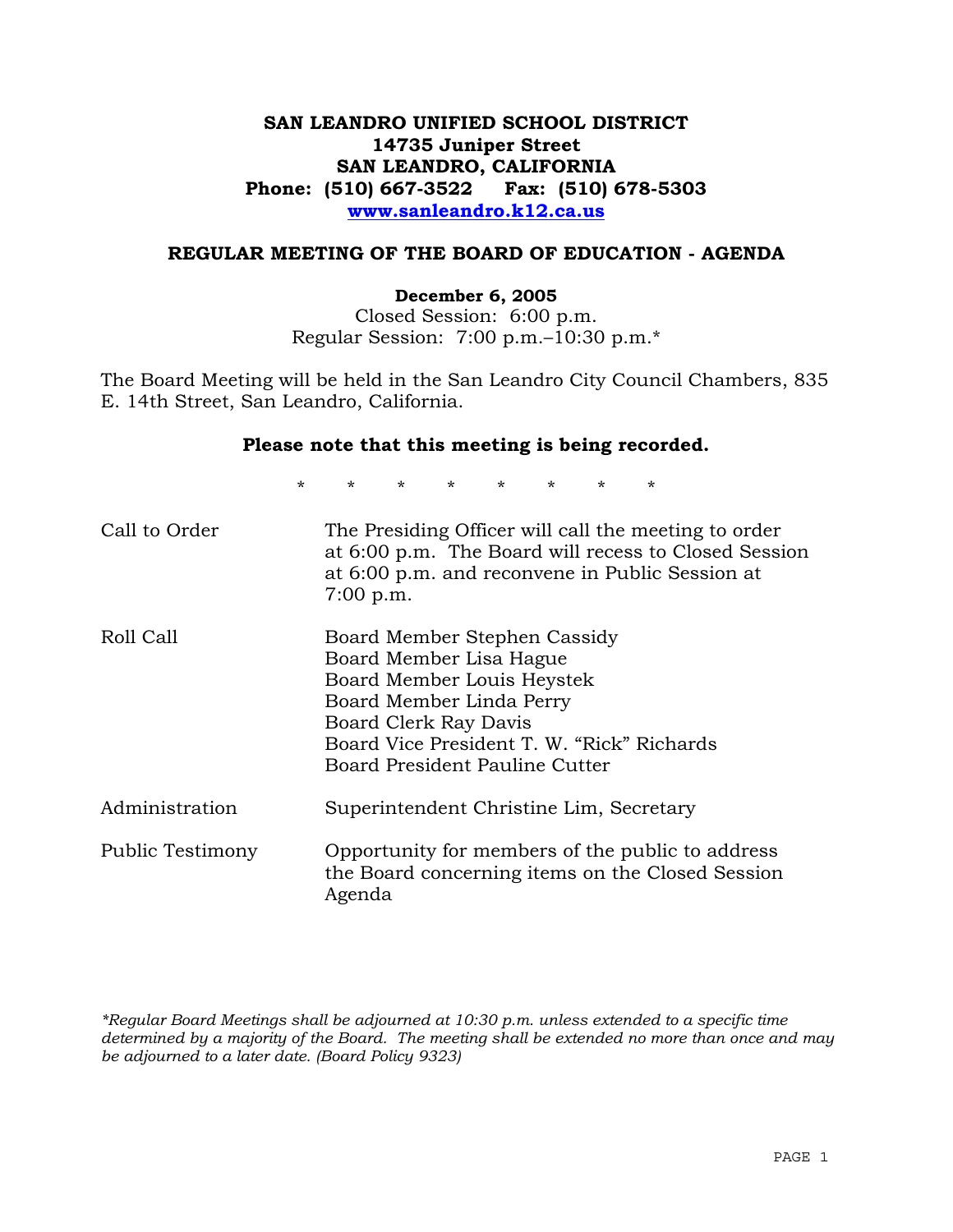Prior to the Public Session, the Board will meet in Closed Session pursuant to Education Code Sections 35146 and 48918(c), and Government Code Sections 54957, 54956.9(b), and 54956.8.

- a) Student Expulsions
- b) Public Employee Discipline/Dismissal/Release
- c) Conference with Legal Counsel Anticipated Litigation Significant Exposure to Litigation
- d) Public Employee Appointment Title: Community Outreach Specialist

| Report Closed<br><b>Session Action</b> | Motion Second Vote                                |                                             |                                                                                                                                                                                                                                                                                                                                                                                                                                                                                                                                                                                                                                                                                                                                                                                                                                                                                                                                                                                                                        |
|----------------------------------------|---------------------------------------------------|---------------------------------------------|------------------------------------------------------------------------------------------------------------------------------------------------------------------------------------------------------------------------------------------------------------------------------------------------------------------------------------------------------------------------------------------------------------------------------------------------------------------------------------------------------------------------------------------------------------------------------------------------------------------------------------------------------------------------------------------------------------------------------------------------------------------------------------------------------------------------------------------------------------------------------------------------------------------------------------------------------------------------------------------------------------------------|
| Pledge of Allegiance                   |                                                   |                                             |                                                                                                                                                                                                                                                                                                                                                                                                                                                                                                                                                                                                                                                                                                                                                                                                                                                                                                                                                                                                                        |
| Approve Agenda                         | Motion __________ Second __________ Vote ________ |                                             | Approve the Regular Meeting Agenda of Dec. 6, 2005                                                                                                                                                                                                                                                                                                                                                                                                                                                                                                                                                                                                                                                                                                                                                                                                                                                                                                                                                                     |
| Legal Statement                        | 54954.2(a)                                        |                                             | Members of the audience who wish to address the<br>Board are asked to complete the yellow card available at<br>the entrance and submit it to the Board's Administrative<br>Assistant. Speakers who have completed the card will be<br>called when the item is reached on the agenda or, for<br>non-agenda items, during the Public Testimony. Cards<br>are to be turned in before the item is reached on the<br>agenda. Please note that this meeting is being recorded.<br>State law prohibits the Board of Education from taking<br>any action on or discussing items that are not on the<br>posted agenda except to A) briefly respond to statements<br>made or questions posed by the public in attendance; B)<br>ask questions for clarification; C) provide a reference to a<br>staff member or other resource for factual information in<br>response to the inquiry; or D) ask a staff member to<br>report back on the matter at the next meeting and/or put<br>it on a future agenda. (Government Code Section |
| <b>REPORTS</b>                         |                                                   | <b>Student Representatives' Reports</b>     |                                                                                                                                                                                                                                                                                                                                                                                                                                                                                                                                                                                                                                                                                                                                                                                                                                                                                                                                                                                                                        |
|                                        | Representative                                    | Koenig, San Leandro Unified School District | Parks & Recreation Commission Report: Dean                                                                                                                                                                                                                                                                                                                                                                                                                                                                                                                                                                                                                                                                                                                                                                                                                                                                                                                                                                             |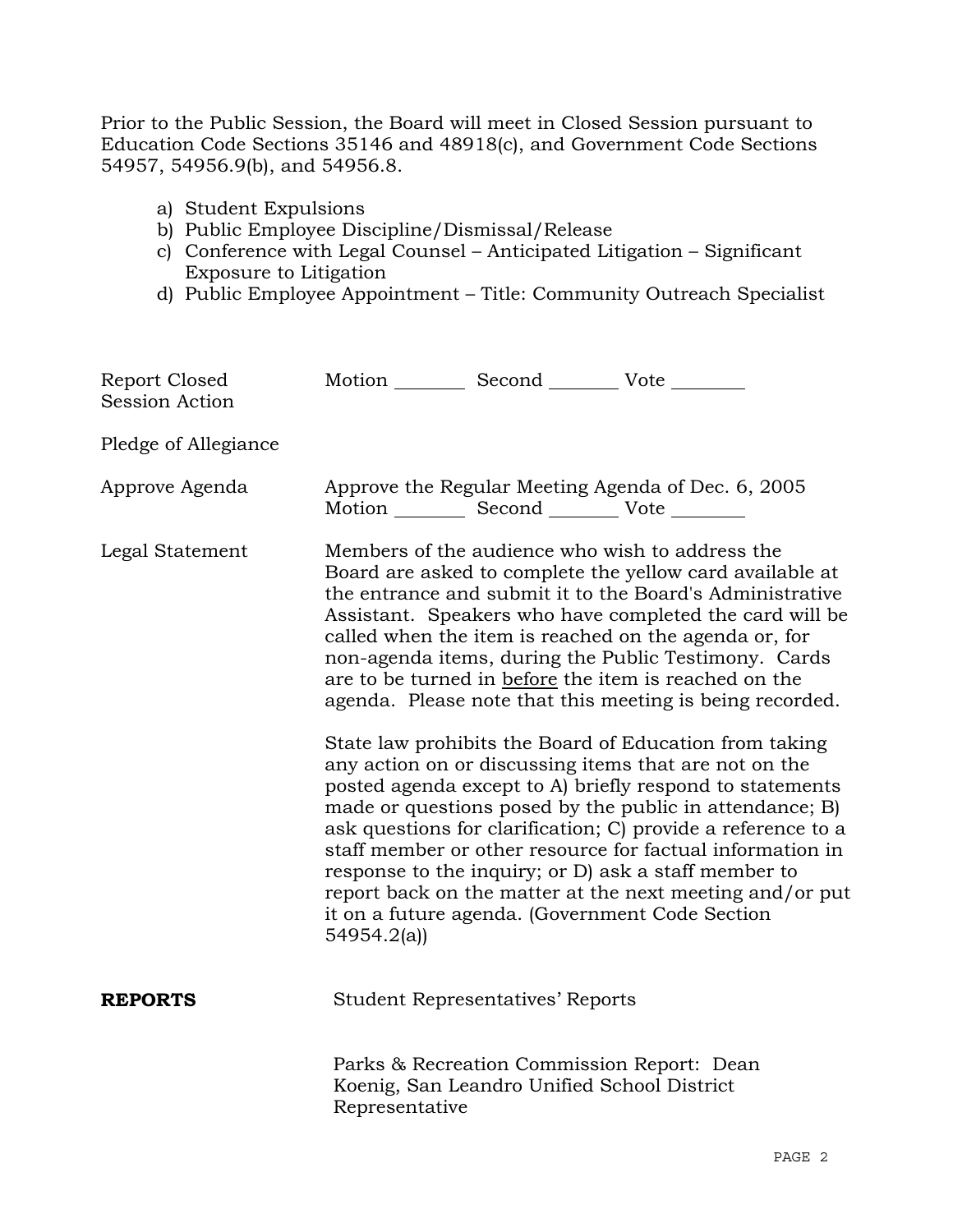# **PRESENTATIONS**

- \* The Board of Education will recognize Todd Peterson, Athletic Director, and the San Leandro High School Fall sports' coaching staff and athletes.
- \* Al Acuna, Director of Student Services, will present a report regarding implementation of the District's Residence Verification Procedures. The report will include such information as: changes in the procedures for 2005-2006, strengths and areas needing improvement, number of home visits, number of falsifications discovered, number of student approved interdistrict transfers, number of appeals heard, trends and patterns discovered regarding family living situations, etc. The presentation will also include recommendations for improvement for next year.

# **PUBLIC TESTIMONY ON NON-AGENDA ITEMS**

**REPORTS** Correspondence Superintendent's Report Board Committee Reports

• Policy

Board Representatives' Reports

- San Leandro Collaborative
- CSBA

## **CONSENT ITEMS**

These items are considered routine and may be enacted by a single motion. At the request of any member of the Board, any item on the consent agenda shall be removed and given individual consideration for action as a regular agenda item.

#### General Services

| $1.1-C$            | <b>Staff Recommendation:</b> |        |                                                  |
|--------------------|------------------------------|--------|--------------------------------------------------|
| Approval of Board  |                              |        | Approve the minutes of the regular board meeting |
| Minutes – November | held on November 15, 2005.   |        |                                                  |
| 15, 2005           | Motion                       | Second | Vote                                             |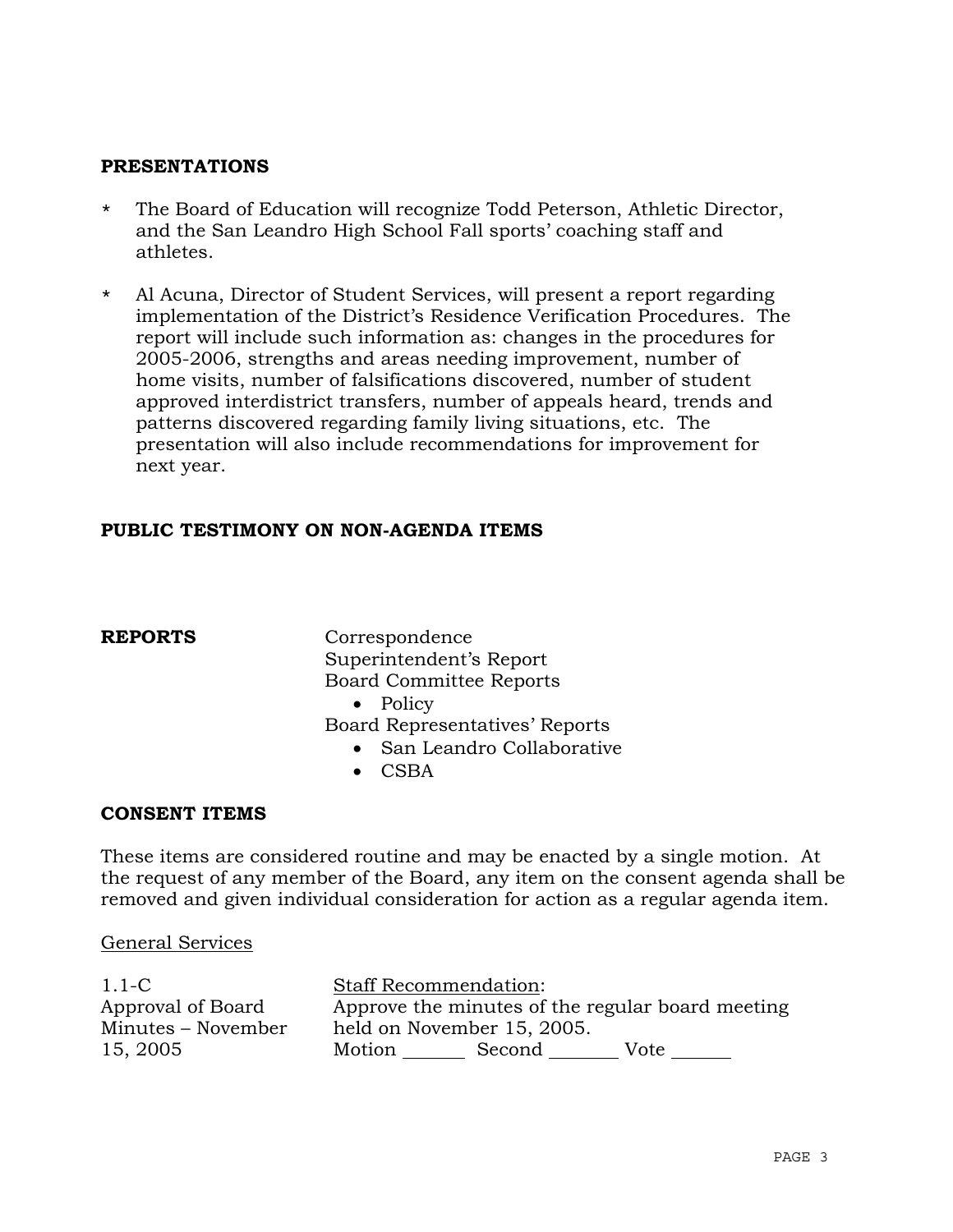# Human Resources

| $2.1 - C$                                 | <b>Staff Recommendation:</b>                                                                                           |  |  |
|-------------------------------------------|------------------------------------------------------------------------------------------------------------------------|--|--|
| Acceptance of                             | Accept Personnel Report as submitted.                                                                                  |  |  |
| Personnel Report                          | Motion _________ Second __________ Vote _______                                                                        |  |  |
| <b>Educational Services</b>               |                                                                                                                        |  |  |
| $3.1 - C$<br>Acceptance of<br>Donations   | <b>Staff Recommendation:</b><br>Approve the acceptance of gifts to the District as<br>follows:                         |  |  |
|                                           | <b>Madison Elementary School</b><br>\$75 for classroom supplies from Hillary Lewis-<br>Wolfsen                         |  |  |
|                                           | Monroe Elementary School<br>• Computer, keyboard and mouse from Tina<br><b>Belk</b>                                    |  |  |
|                                           | Roosevelt Elementary School<br>\$60 from the Wells Fargo Matching Gift<br>Program                                      |  |  |
|                                           | John Muir Middle School<br>• 5 computers and 15 monitors from Hexel<br>Corp., Dublin                                   |  |  |
|                                           | San Leandro High School<br>$$4,000$ to the Science Dept. and $$1,000$ to the<br>Art Dept. from Mr. & Mrs. Lingfung Mok |  |  |
|                                           | San Leandro District Office<br>"Making Schools Work" DVD video from<br>Stephen Cassidy                                 |  |  |
|                                           | Motion Second Vote                                                                                                     |  |  |
| $3.2-C$<br>Non-Public School<br>Contracts | <b>Staff Recommendation:</b><br>Approve the Non-Public School Contracts for<br>Special Education Students.             |  |  |

Motion \_\_\_\_\_\_\_\_\_ Second \_\_\_\_\_\_\_\_\_ Vote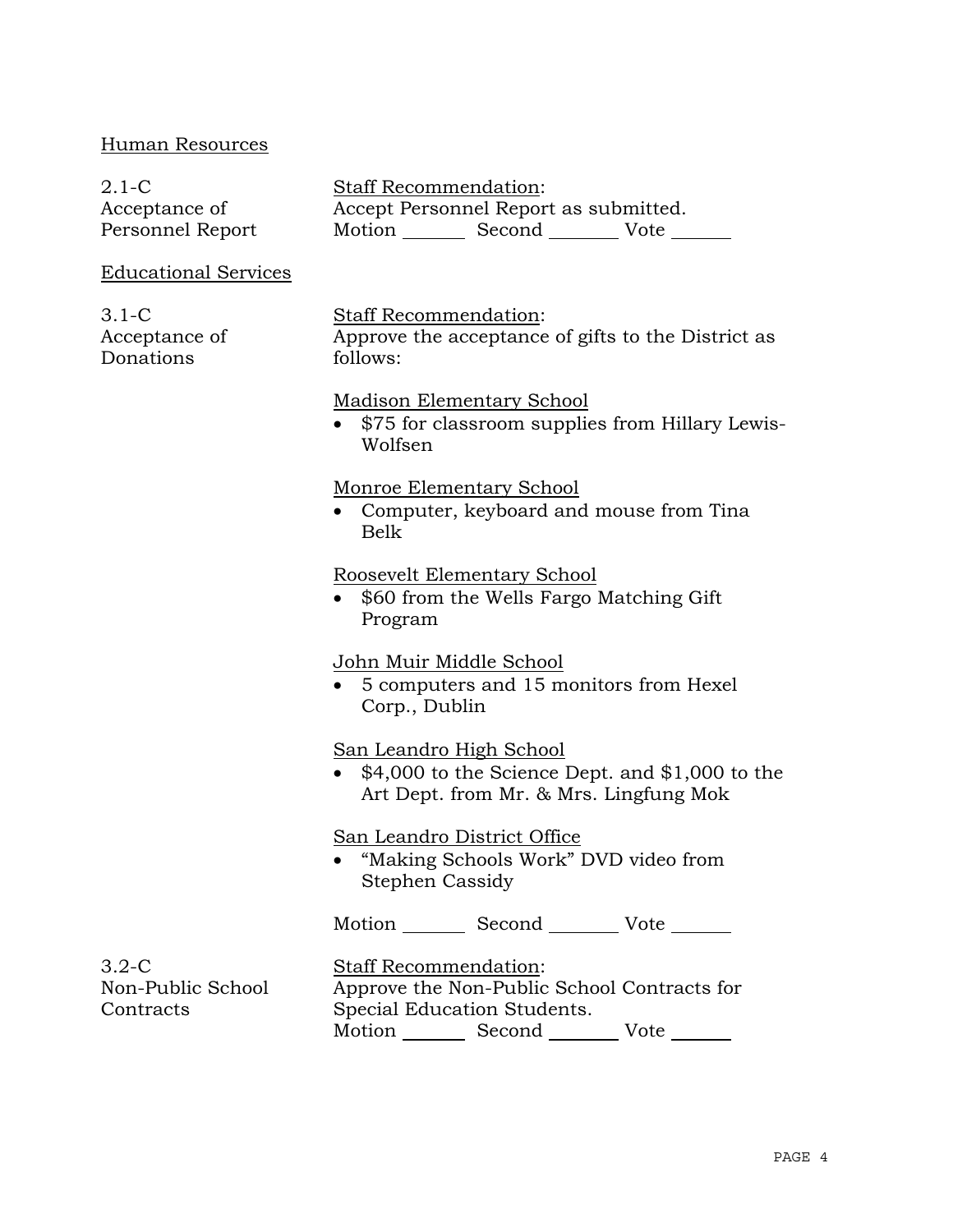| $3.3-C$<br>Recommendation from<br>Administrative Panel<br>for Expulsion                     | Staff Recommendation:<br>Approve the Administrative Panel's<br>recommendation for expulsion for student<br>$E3-05/06$ . |                                                                                                                                   |                                                  |
|---------------------------------------------------------------------------------------------|-------------------------------------------------------------------------------------------------------------------------|-----------------------------------------------------------------------------------------------------------------------------------|--------------------------------------------------|
|                                                                                             |                                                                                                                         | Motion _________ Second __________ Vote _______                                                                                   |                                                  |
| $3.4-C$<br>Recommendation from<br>Administrative Panel<br>for Expulsion                     | <b>Staff Recommendation:</b><br>$E4-05/06$ .                                                                            | Approve the Administrative Panel's<br>recommendation for expulsion for student<br>Motion _________ Second __________ Vote _______ |                                                  |
| $3.5-C$<br>Approval of Proposed<br>Stipulated Expulsion<br>Order                            | Staff Recommendation:                                                                                                   | Attendance and Principal for the stipulated<br>expulsion of student E12-05/06.<br>Motion _________ Second __________ Vote _______ | Approve the recommendation of the Director of    |
| $3.6-C$<br>San Leandro High<br>School Carl D. Perkins<br><b>Grant Application</b>           | Staff Recommendation:<br>Perkins grant application.                                                                     | Approve the San Leandro High School Carl D.<br>Motion _________ Second __________ Vote _______                                    |                                                  |
| $3.7-C$<br>School Accountability<br><b>Report Card Contract</b>                             | <b>Staff Recommendation:</b>                                                                                            | Contract for services with Axiom, Inc.<br>Motion _________ Second __________ Vote _______                                         | Approve the School Accountability Report Card    |
| <b>Business, Operations and Facilities</b>                                                  |                                                                                                                         |                                                                                                                                   |                                                  |
| $4.1-C$<br>Resolution #05-52 to<br>Declare Certain<br>Equipment Surplus<br>and/or Obsolete. | <b>Staff Recommendation:</b>                                                                                            | Adopt Resolution #05-52 to declare certain<br>and condition of the designated equipment.<br>Motion Second Vote                    | equipment surplus and/or obsolete due to the age |
| $4.2-C$<br>Change Order No. 2-<br>Site Improvements to<br>James Madison                     | Staff Recommendation:<br>Package No. 05-03.                                                                             | Approve Change Order No. 2 for Meadows<br>Construction Co., for the James Madison                                                 | Elementary School Site Improvement Project, Bid  |

Motion \_\_\_\_\_\_\_\_\_ Second \_\_\_\_\_\_\_\_\_ Vote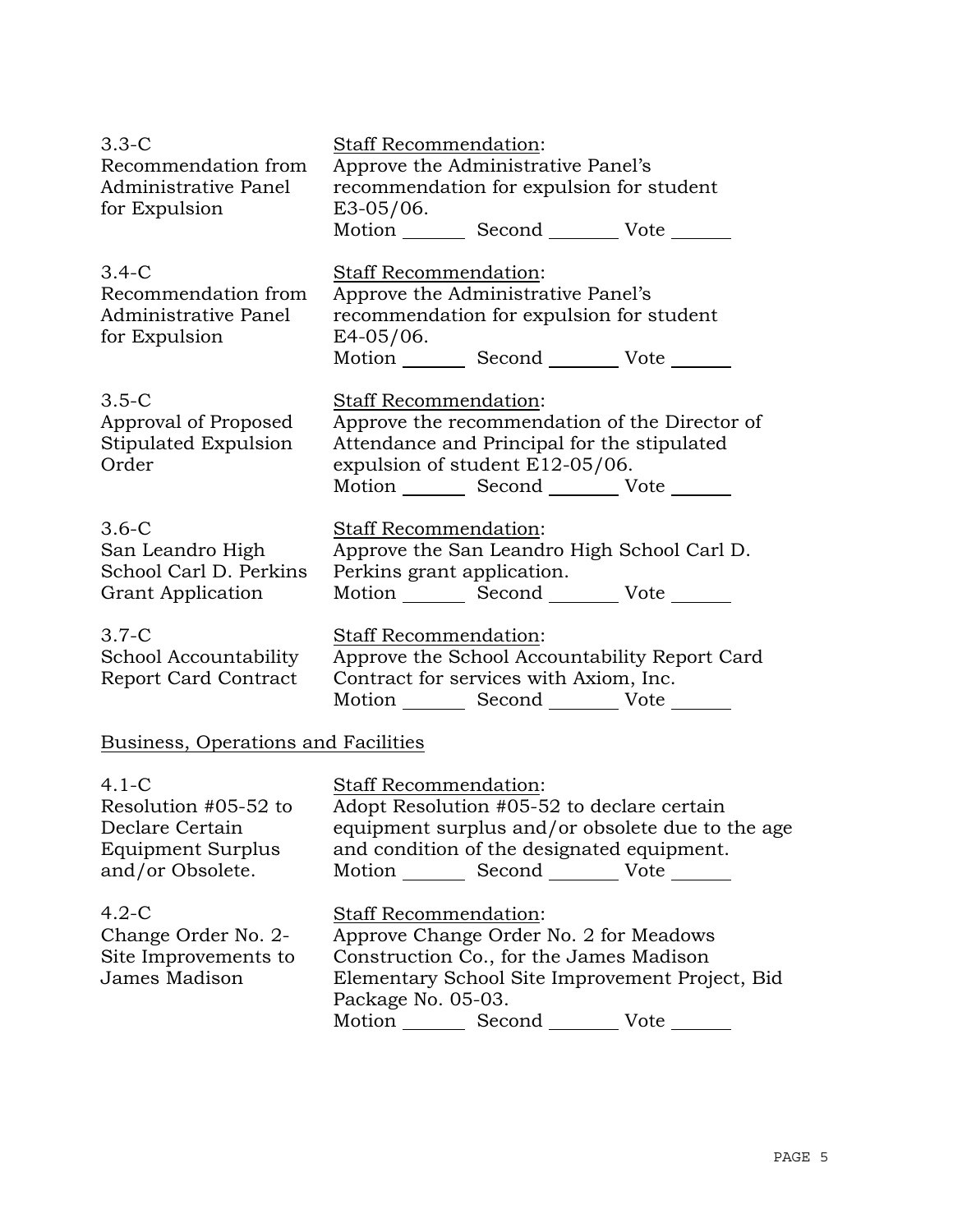| $4.3-C$             | <b>Staff Recommendation:</b>                   |                                           |      |
|---------------------|------------------------------------------------|-------------------------------------------|------|
| New Jefferson       | Approve the request for a partial retention as |                                           |      |
| Elementary School - |                                                | presented pertaining to the New Jefferson |      |
| Increment II        | Elementary School – Increment II, Bid Package  |                                           |      |
|                     | $#03-01.$                                      |                                           |      |
|                     | Motion                                         | Second                                    | Vote |

#### **CONFERENCE**

These items are submitted for advance planning and to assist the Board in establishing future agenda items. The Board may, however, take action on the following:

# Human Resources

| $2.1 - CF$<br><b>Educational Services</b><br><b>Secretarial Positions</b>  | Staff Recommendation:<br>The Board will discuss and consider increasing<br>the 10-month Educational Services Secretary to<br>12-months and increase the 11-month<br>Educational Services Secretary to 12-months.<br>Motion _________ Second __________ Vote _______ |
|----------------------------------------------------------------------------|---------------------------------------------------------------------------------------------------------------------------------------------------------------------------------------------------------------------------------------------------------------------|
| <b>Educational Services</b>                                                |                                                                                                                                                                                                                                                                     |
| $3.1-CF$<br>Board Policy 6174 (a-<br>d), Education for<br>English Learners | Staff Recommendation:<br>The Board will discuss and consider adopting<br>Board Policy 6174 (a-d), Education for English<br>Learners.<br>Motion _________ Second __________ Vote _______                                                                             |
| $3.2-CF$<br>Board Policy 4135,<br>4235, 4335, Soliciting<br>and Selling    | Staff Recommendation:<br>The Board will discuss and consider adopting the<br>revised Board Policy 4135, 4235, 4335, Soliciting<br>and Selling.<br>Motion _________ Second __________ Vote _______                                                                   |
| General Services                                                           |                                                                                                                                                                                                                                                                     |
| $1.1-CF$<br><b>Board Committee</b><br>Assignments to Board<br>Goals        | Staff Recommendation:<br>The Board will discuss and consider approving<br>the Board Committee assignments to the Board<br>goals.<br>Motion _________ Second __________ Vote _______                                                                                 |